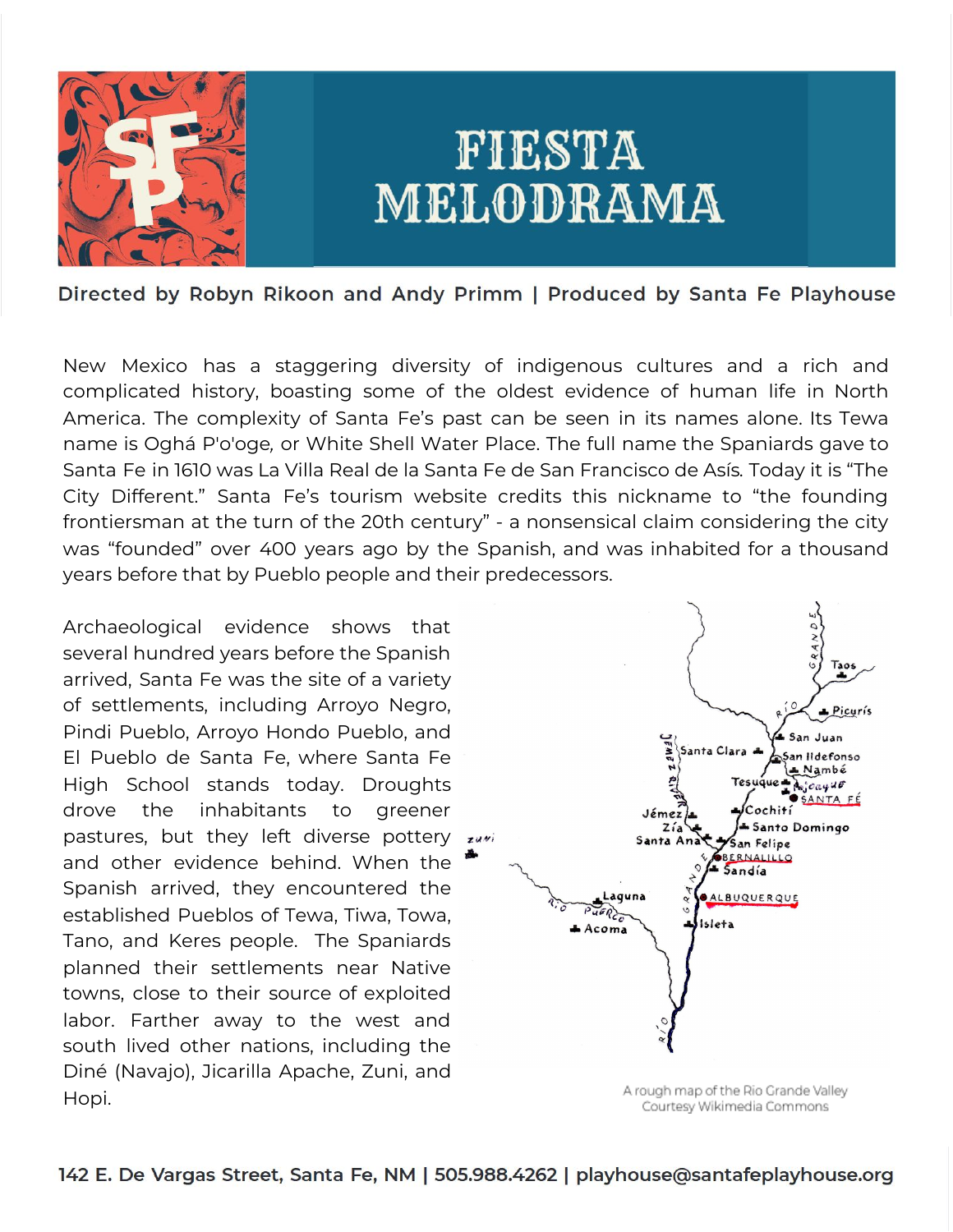

Before all of these settlements there were the Ancestral Pueblo people, farmers and foragers who built their pithouses over a thousand years ago where the Civic Center now stands. Before them came archaic hunter-gatherers who made seasonal camps, and before that, ancient Paleoindian nomadic hunters, with fossil points that date as far back as 9500 BCE. Even our geologic history is incredibly rich, with an impressive fossil record. Santa Fe is a very old place.

Since the 1960s, the Santa Fe Playhouse has resided on De Vargas Street. Historically named Barrio Analco, the neighborhood is home to the famed Oldest House. Some reports indicate that the structure was present when Oñate arrived in 1598. In this area, the Spaniards forcibly settled Tlaxcalan servants from Mexico who provided the name *Analco,* from the Nahuatl meaning "across the water." Years later, the neighborhood was inhabited by a new generation of servants, the *genízaros* - Comanche, Plains, Apache, and Navajo children taken from their homes and sold into slavery.

We at the Santa Fe Playhouse have a commitment to intersectionality. We strive to put a magnifying glass on bias in our community, including and especially our own. We acknowledge that the Playhouse, along with the rest of Santa Fe, resides on ancestral and contemporary Native land. We aim to support and further the fight against indigenous erasure, to celebrate our town and its original people, and to provide historical background to combat Eurocentric, settler-colonial narratives. We are working to educate ourselves internally, but we recognize that there is always more to learn, and much more work to be done.

This is an important moment in our history. The Melodrama is associated with the most historically divisive and ideologically-fraught celebration in this town. We must acknowledge our painful truths, and educate ourselves and others about the tragic and shameful elements in our history. It isn't just "history;" colonization and gentrification are continuing processes, whether in the form of a Starbucks remodel in historic downtown, locals priced out of their hometown, or far worse. Many colonialisms have lasting trauma to this day. Residential education - a nice-sounding term for kidnapping and forced cultural assimilation - is just one example. The archaeological revolution that brought many to New Mexico to study its Native people was often no more than theft of culture under the guise of research. Lastly, through Fiestas the myth of peaceful reconquest persists, when in truth conquest is an inherently violent act.

How long must one live in Santa Fe before they become a local?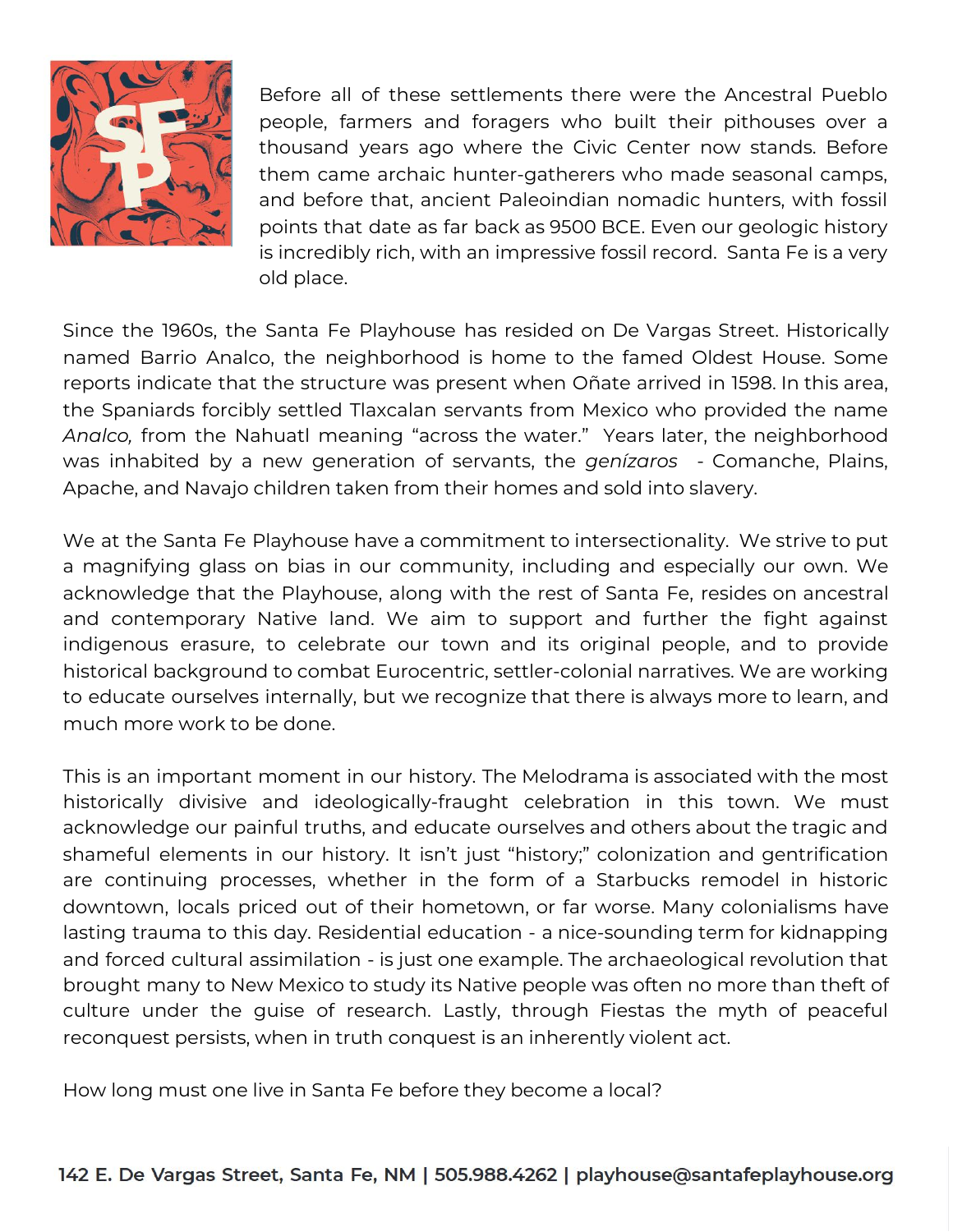

A year? Twenty? A lifetime? Sometimes it feels as if half the people in this town came here from somewhere else. We are all Santa Feans, but with obvious exceptions, we are all immigrants to this land. Santa Feans are not the enemy. Our enemies are ignorance, prejudice, exclusionary practices, and turning a blind eye to our past. It is imperative we remember our past, in its absolute truth, if we want to move forward together into a better future.



The Oldest House ca. early 1920s, Barrio Analco, E. De Vargas Street.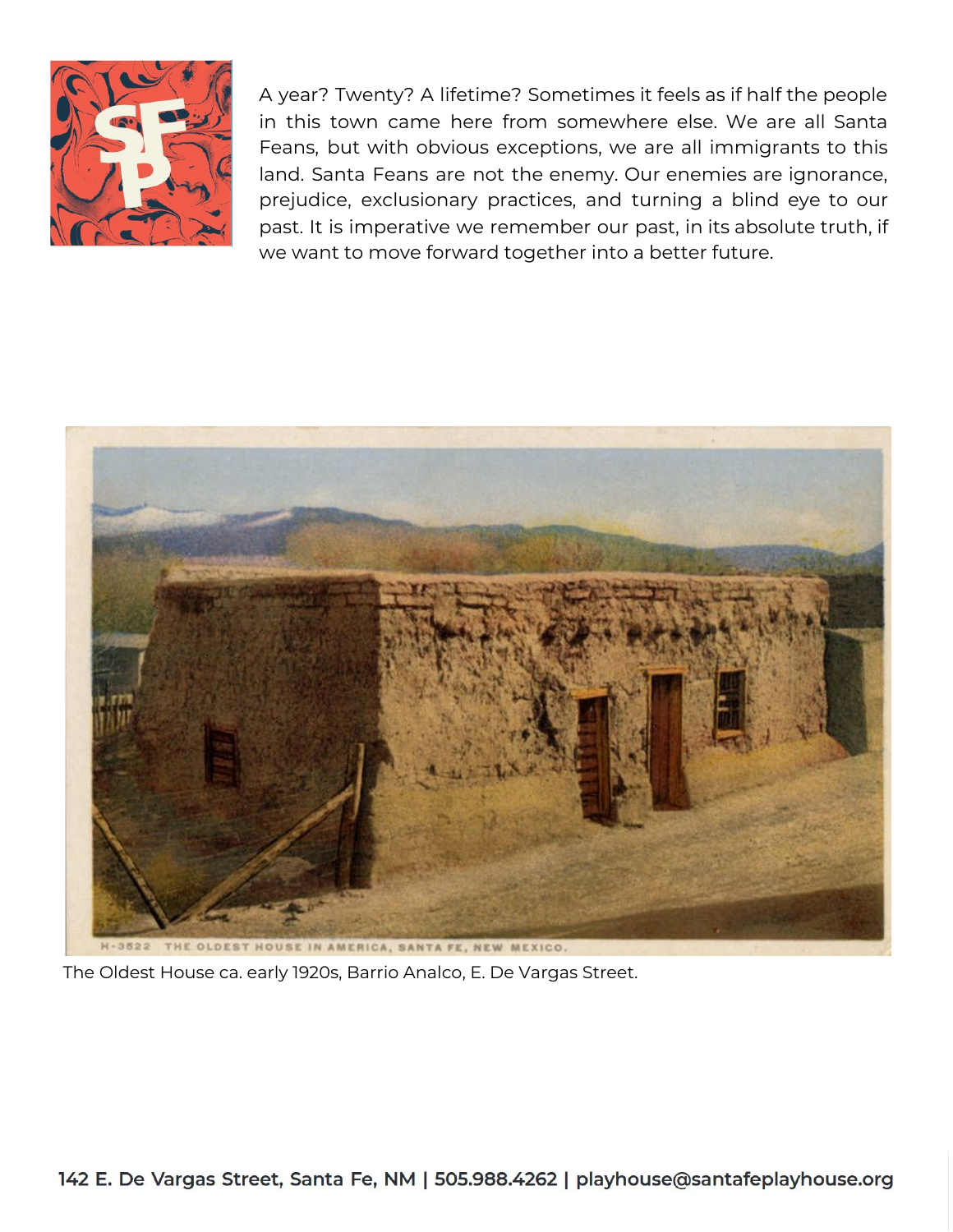## **A Fiesta Timeline**



**1538 - 1540** - The first Spaniards arrive in New Mexico.

**1598** - First colonial governor Juan de Oñate arrives and claims the territory for New Spain. That fall, after Acoma Pueblo declines to trade their winter food supplies to the Spanish, a skirmish erupts, and Oñate's nephew is killed. The following January, Oñate orders

the Pueblo to be destroyed and an estimated 800 - 1,000 Acoma people are massacred. Men of fighting age have the "ends of their feet" amputated and the remaining 500 tribe members are enslaved.

**1675** - Forty-seven Pueblo spiritual leaders are imprisoned and four are sentenced to death, inspiring Po'Pay, a leader from Ohkay Owingeh, to organize the Pueblo Revolt.

**1680** - August 10th. The Pueblo Revolt begins, expelling the Spaniards from northern New Mexico. Hundreds of Spanish are killed and the rest retreat to the south.

**1692** - After twelve years, General Diego de Vargas marches on Santa Fe to take back the city. He prays to La Conquistadora for a peaceful resolution. After pointing cannons at the city and blocking the water supply, the Puebloans concede. De Vargas and his army return south.

**1693** - De Vargas arrives to resettle the city and meets opposition. A bloody two-day battle ensues, the city is retaken, and over 70 Pueblo loyalists are publicly executed.

**1712** - Eight years after de Vargas's death, a compatriot proclaims a yearly celebration in his honor, commemorating his successful reconquest.

**1883** - The "Tertio-Millennial Exposition" plants the seeds of Fiesta as we know it today, - though its existence is based on a convenient falsehood. The Exposition celebrates Santa Fe's 333rd anniversary, though nothing of note happened in 1550 (the date was chosen out of convenience). The three-day celebration devotes the first day to Native culture, the second to Spanish, and the third to Anglos, reinforcing a notion of "tri-cultural harmony."

**1912** - New Mexico gains statehood, and Fiestas are included as part of the Fourth of July celebration, complete with a costumed Diego de Vargas and a reenactment of the entrada.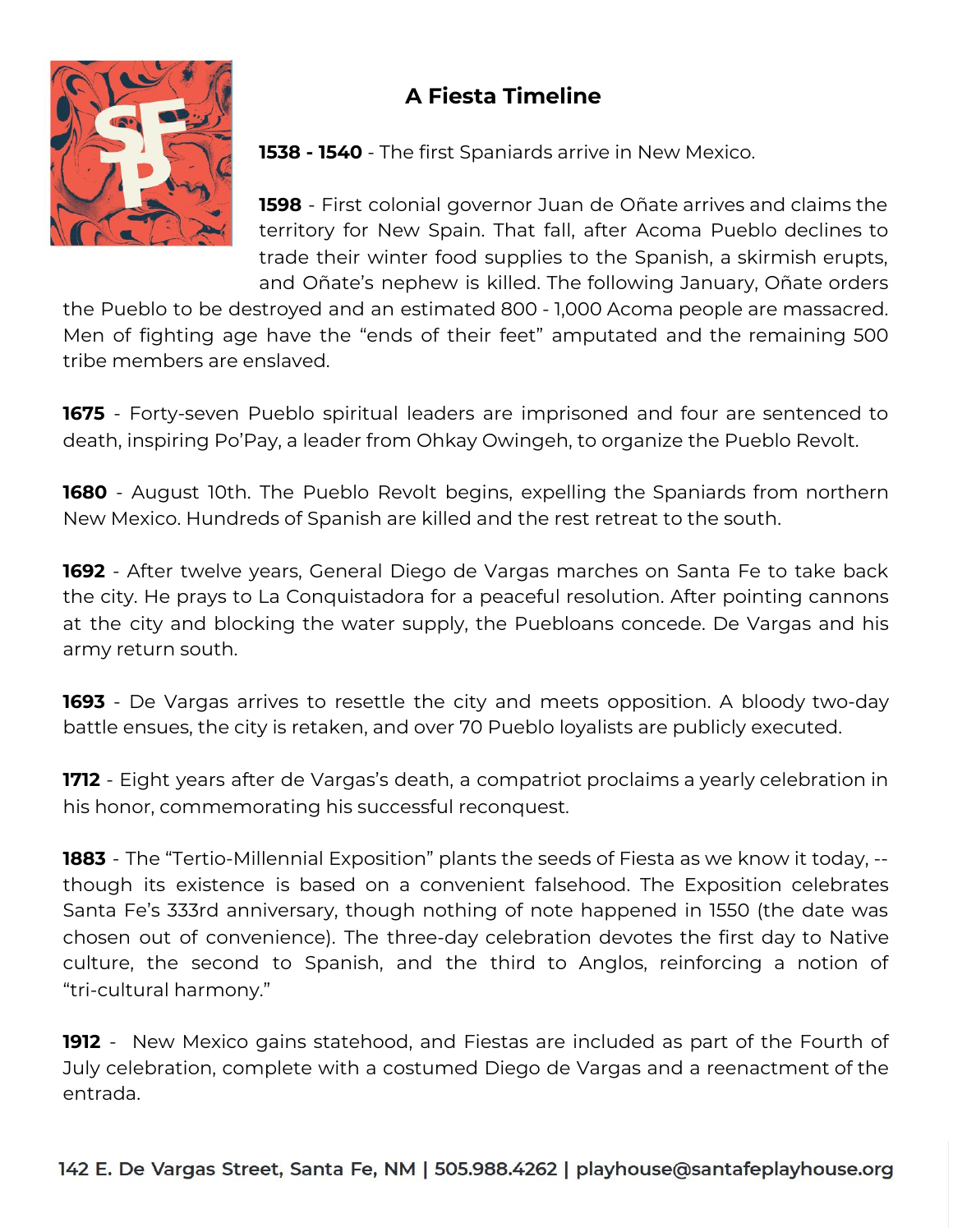

**1919** - After no Fiestas during World War I and the Spanish Flu, the Museum of Santa Fe reinvents Fiesta yet again, this time a callback to the 1883 Fiestas, with a tri-cultural emphasis and an appeal to tourists.

By the late **1920s** the alternative celebration El Pasatiempo, created by Anglo artist Will Shuster and his friends, has been incorporated into Fiestas, including the burning of Zozobra and

the Hysterical Parade. By this time the Native participants have split off to form the yearly Santa Fe Indian Market, and the roots of Spanish Market can be seen.

**1927** - The first Fiesta Queen is crowned, and Nina Otero-Warren serves as one of the first Latina women on the Fiesta Council.

**1964** - The archdiocese of Santa Fe withdraws their involvement, citing the loss of focus and overcommercialization of Fiestas. They are reintegrated several years later.

**1971** - The "Fiesta Riots," with vandalism and National Guard involvement, prompt the city to move Fiestas from Labor Day to later, in an effort to make the celebration more local.

**1990, 2000, 2016** - Just a few of the years in which large gatherings formed to protest the colonialist nature of the Entrada.

**2018** - The Entrada is retired.

**2020** - After impassioned protests fortified by the international Black Lives Matter movement, statues of contested figures Juan de Oñate and Diego de Vargas are removed from several public spaces in New Mexico.

Over the years, Santa Fe Fiesta has ranged from Catholic rite to overblown tourist trap and everything in between. Fiesta is at its origin a Catholic celebration, including a thanksgiving to God, dawn masses, and the novena, nine days of prayer that end in a reverent procession. For many it represents a chance for the community to come together, a celebration of shared identity and peace. For others, it is a slap in the face, seen as outright glorification of the brutal colonization of the Americas.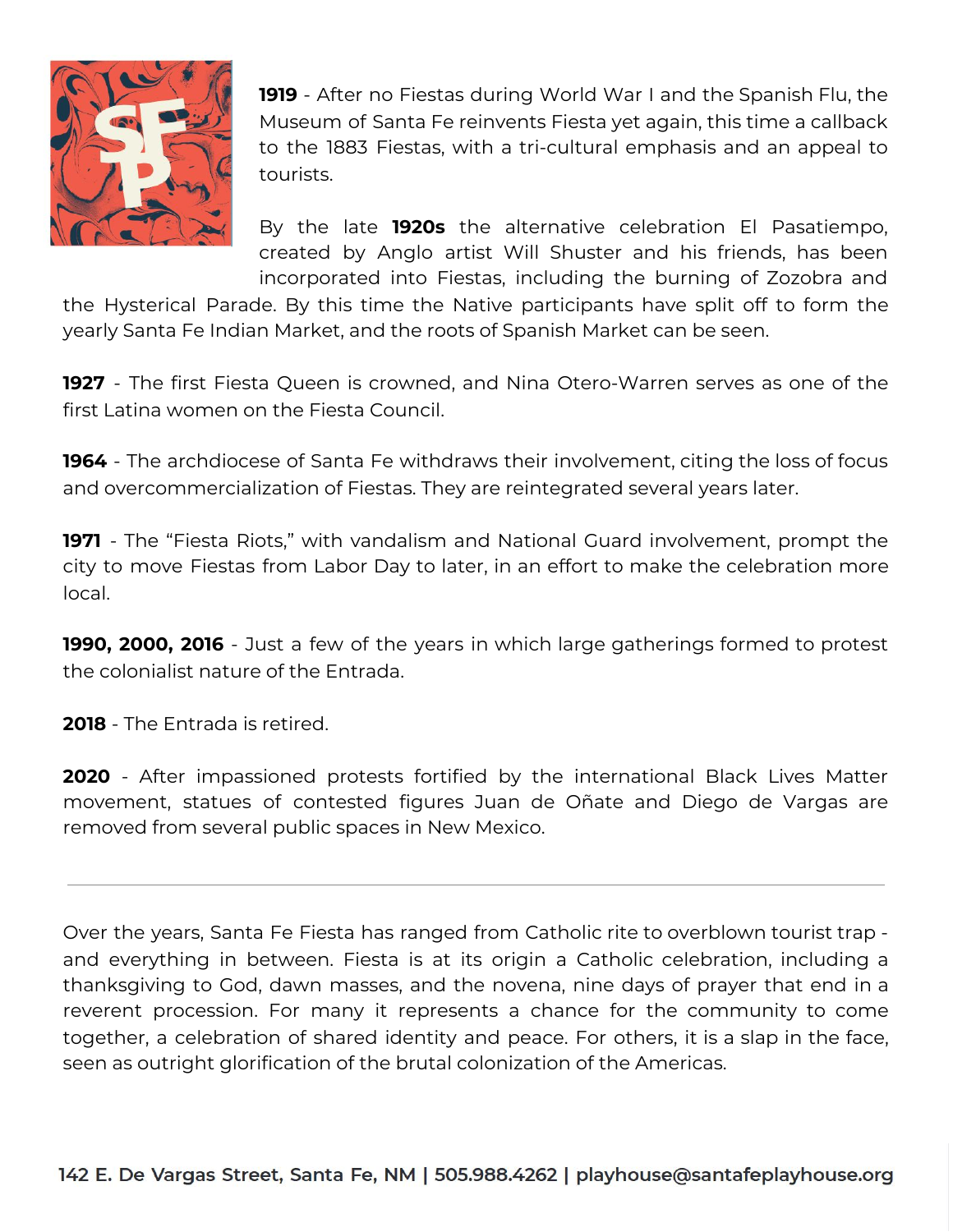

Author Sarah Horton suggests that the modern day Fiestas are a form of cultural reconquest in themselves, an opportunity for Hispanos to reclaim their identity in a whitewashed city. The Fiesta Council requires that members of the pageant have Spanish surnames and proof of Spanish descent. Interestingly, with the advent of at-home genetic testing, it turns out that many who have played the conquistador Diego de Vargas or the Queen in Fiesta pageants have significant Native heritage.

The Entrada was added to Fiestas in the early 20th century, as part of an array of historical reenactments meant to portray compromise and unity. According to the Entrada proclamation of 1997, in 1692 "[the] Spaniards returned as humbler people. They were no longer conquerors, overlords, but partners with Pueblos in the land … Neither was one culture the conqueror nor the other the subjected, and so was a greater New Mexican culture born." Needless to say, this version of history leaves out much. The Pueblo people may have also desired peace, but the reconciliation of sorts was followed by hundreds of years of colonization and subjugation, not only at the hands of Spain and Mexico but the United States as well.

Even today, efforts to remove colonial landmarks are perceived by many older Santa Feans as an attempt to sanitize or erase history, to reject centuries of peace between peoples, and to sow hatred. Protesters are seen as disruptors of the peace. After she was arrested for protesting the Entrada, San Ildefonso Pueblo activist Jennifer Marley said: "They see us as being outsiders on our own land. Where the plaza is - where Santa Fe is, Pueblos once stood. (...) And it was in that space - where I was arrested - that historically it's very plausible that my ancestors, who were dissenters, could have been hung."

Historian Estevan Rael-Galvez cites the changing nature of Fiestas as a chance "to tell a story in a more truthful, in a more healing way to bring our communities back together again. If someone could come in in the early 1900s and invent this Entrada notion, we certainly in this particular moment have an imaginative opportunity to invent something new." The Entrada is gone, and so is the statue of de Vargas that once stood in front of St. Francis Cathedral. We mustn't move beyond our history; we must move through it, clearing the way for greater understanding of our past, and therefore ourselves.

#### **- Isabel Madley, Dramaturg**